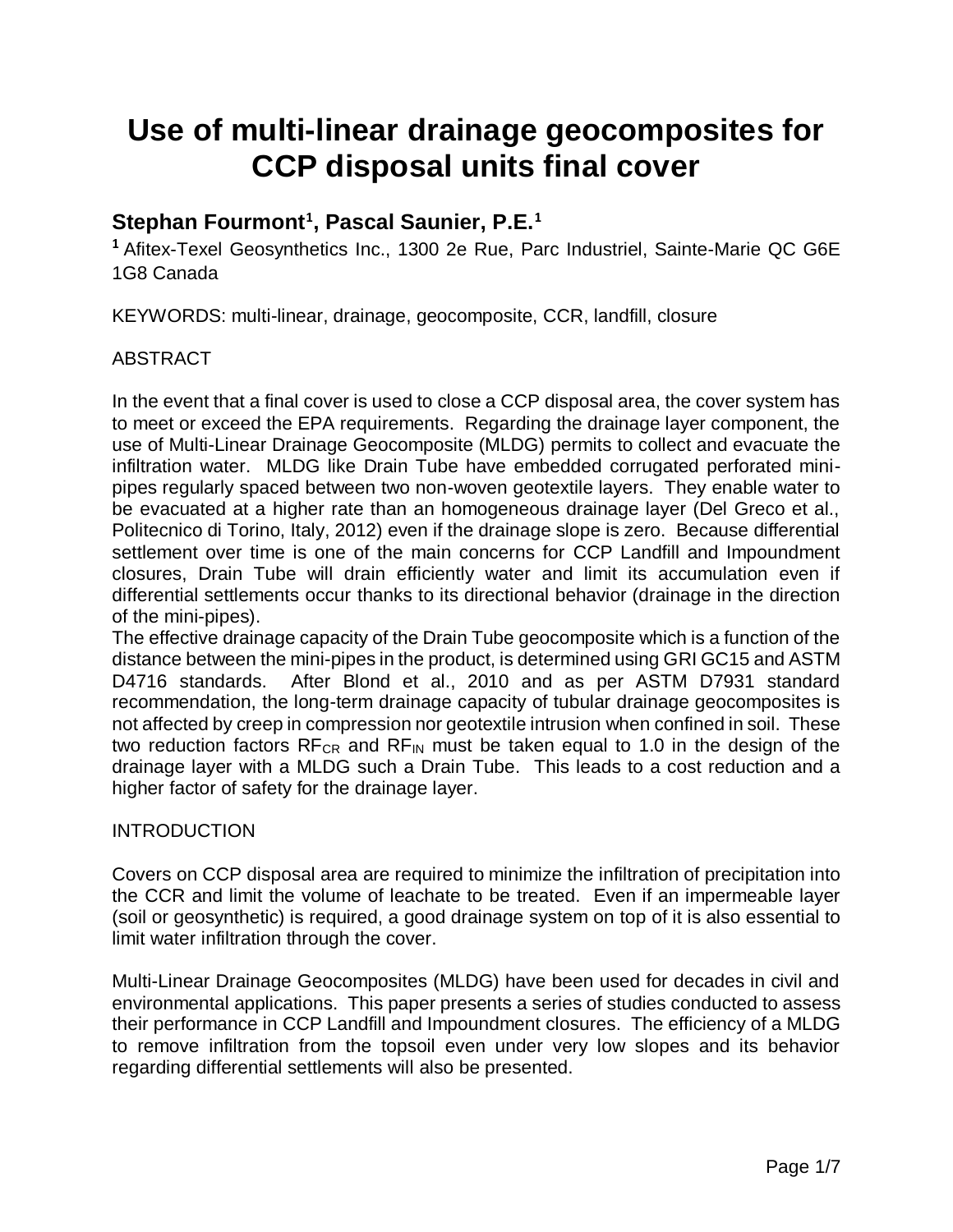## GEOCOMPOSITE DESCRIPTION AND INSTALLATION

Drain Tube MLDG is described on Figure 1. It includes the following components:

- A non-woven geotextile, which acts as a filter. This layer is typically selected with consideration to the gradation and properties of the overlying material, with opening sized ranging from 44 um to 200 um or more;
- A series of corrugated, perforated polypropylene tubes. The number of tubes per unit width can be adjusted to fit specific project's needs. These tubes provide most of the drainage capability of the product;
- Another non-woven geotextile, which is selected as a cushion, to protect the underlying geomembrane from puncture when exposed to coarse, angular gravels. This layer may also provide a secondary drainage medium.



Drain Tube MLDG is unrolled directly on the lining system (figure 2) and connected down the slope to a collector trench or a ditch.



Figure 2. Drain Tube installation

Backfill is then put into place on the geocomposite (figure 3).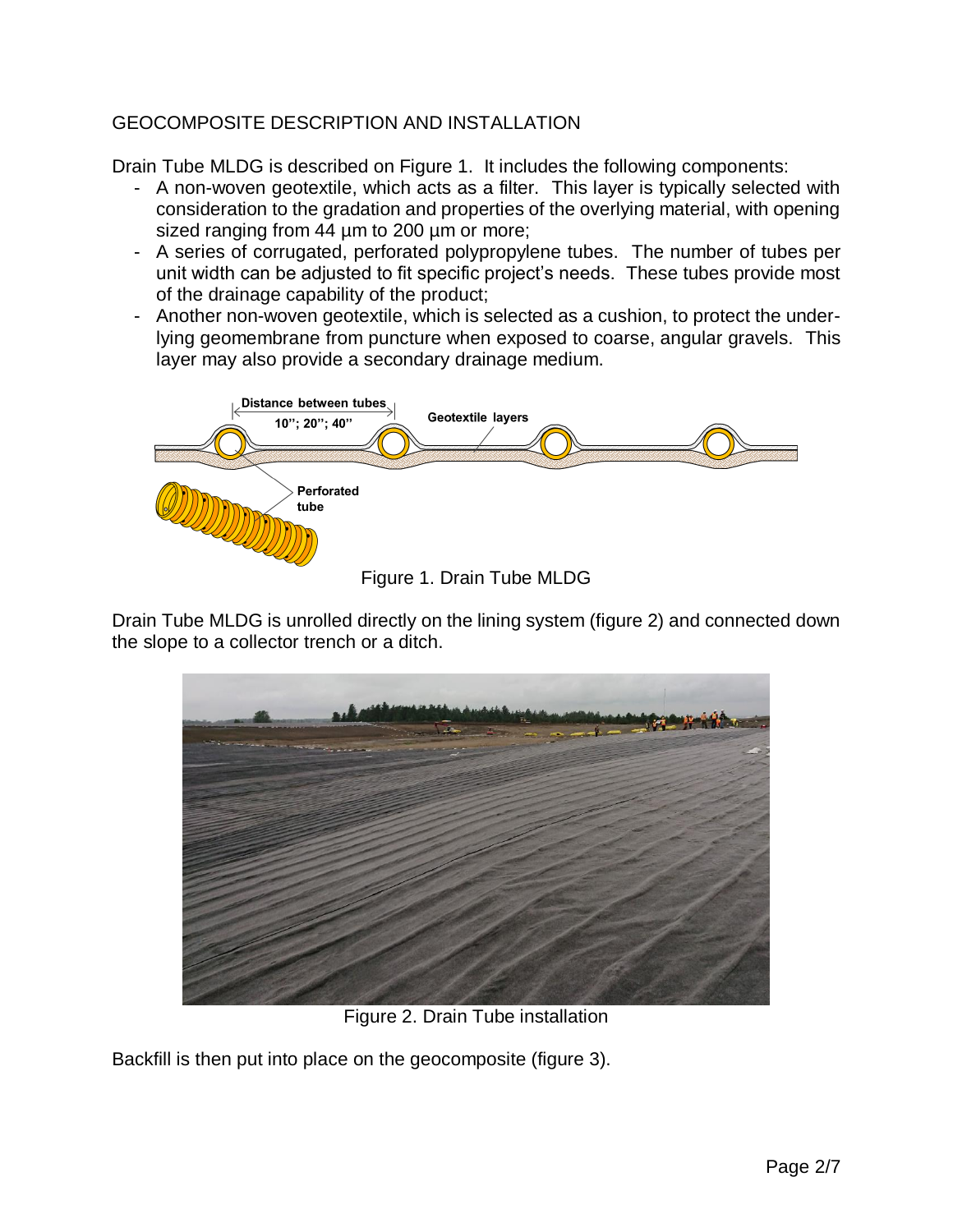

Figure 3. Drain Tube backfilling

BEHAVIOR OF DRAIN TUBE MLDG COMPARED TO A HOMOGENEOUS DRAINAGE LAYER

A field study has been conducted with the University Politecnico di Torino in Italy to compare the behavior of a Drain Tube MLDG to a homogeneous drainage layer, in that case, a 500 mm (20 in.) thick gravel layer (coarse clean gravel 1/3 to 1-1/2 in.). Two test pads have been constructed with the same size, 10 m (33 ft.) long and 4 m (13 ft.) wide. The two pads with gravel layer and MLDG are presented in the figure 4. Both having a slope angle of 5%. Rainfall was simulated.



Figure 4: Test pads description

At the toe of each slope, the flow rate and the total volume of water collected were measured. The Drain Tube MLDG in place had a spacing between tubes of 1 m (40 in.). The soil cover above the drainage layer was composed of 250 mm (10 in.) of gravel and 250 mm (10 in.) of sand, these layers didn't take any part in the water evacuation but acted as infiltration layers. Steps of the construction if the pads are shown in Figures 5 and 6.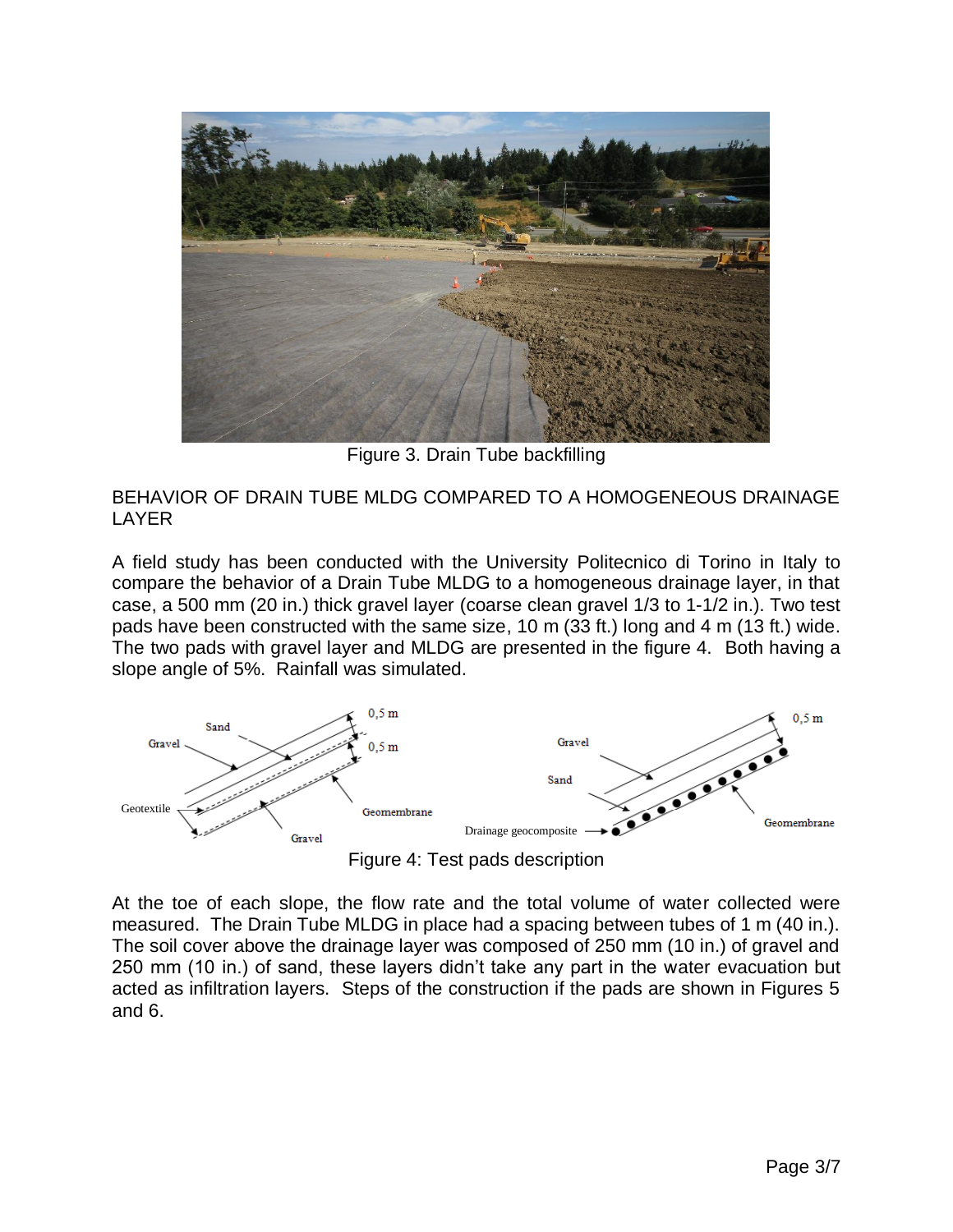

Figure 5: Geomembrane installation Figure 6: Rainfall simulation

Rainfall was simulated with an irrigation system equipped with 6 nozzles. The rain intensity was 22 l/min, corresponding to an effective rainfall of 33 mm/h.

The irrigation system simulated a rainfall of 33 mm/h for 6 hours. Two series of tests were completed. The first, just after the construction of the test pads with the cover material being dry and the second one after a few weeks when the cover material was partially saturated. During the tests, no runoff was observed. The time for the initial flow to reach the bottom of the drainage layer was measured as well as the amount of flow drained over time. Table 1 shows the abbreviations that will be used to present the results.

| Drainage layer    | <b>Hydraulic conditions</b> |                            |
|-------------------|-----------------------------|----------------------------|
|                   |                             | <b>Partially saturated</b> |
| Gravel            | hخ                          | os⊂                        |
| <b>Drain Tube</b> | <b>MLDG</b> <sub>d</sub>    | $MLDG_{DS}$                |

The time for the water to reach the end of the drainage layer was measured under 4 different configurations (cf. Table 2). Regardless of the initial hydraulic conditions, the Drain Tube MLDG had a faster response time than the gravel drainage layer.

Table 2. Time for the initial flow to reach the end of the drainage layer

| Test pad           | Time (min)     |
|--------------------|----------------|
| $G_d$              | $\prime\prime$ |
| MLDG <sub>d</sub>  | 54             |
| $G_{ps}$           | 45             |
| MLDG <sub>ps</sub> | ۹Λ             |

The flow rate was measured for the 4 configurations (figure 7). Drain Tube MLDG always drained with a higher flow rate than the homogeneous drainage layer. That has also been observed in small scale tests especially for mild slopes (Del Greco et al., 2012). The tubes of the MLDG collect and evacuate the fluid in one given direction (the direction of the tubes) even if the slope equals to zero. This directional aspect of the MLDG helps to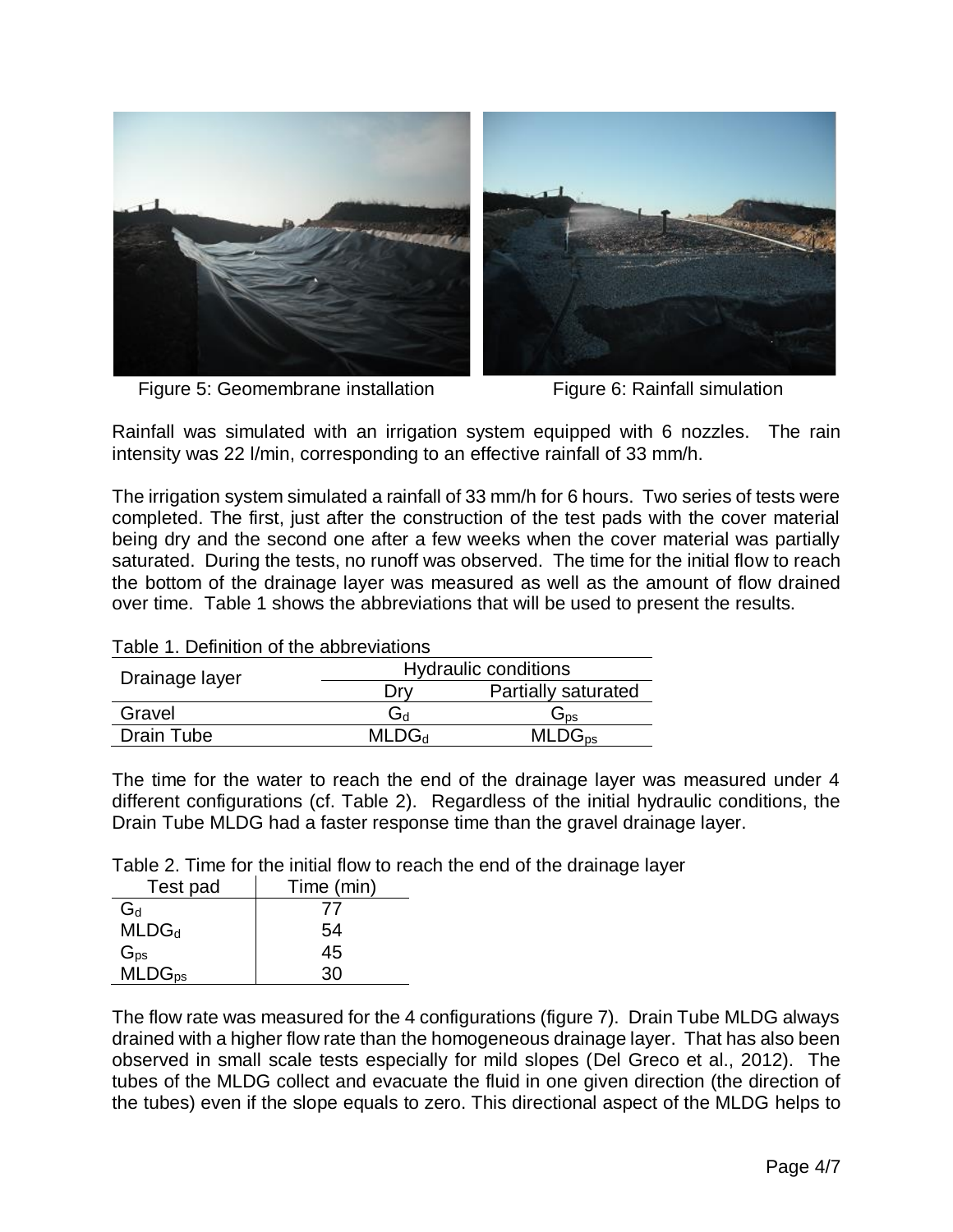reduce the impact of differential settlements that will occur on a cover and causes reverse slopes. A homogeneous drainage layer will drain in the direction of the reverse slope into the land subsidence whereas the MLDG will drain the water in the direction of its tubes to the collector trenches or ditches.



Figure 7: Flow rate over time

As shown in the Figure 7, the total amount of drained water was greater with Drain Tube MLDG. Indeed, the gravel drainage layer retained between 20% and 25% more water than the MLDG. The water remaining into the gravel layer may increase the infiltration rate into the CCR through any defect in the geomembrane or though the low permeability layer.

## LONG TERM PERFORMANCE OF DRAIN TUBE MLDG

Due to their structure, Drain Tube MLDG maintain their transmissivity (the volumetric flow rate per unit width of specimen per unit gradient in a direction parallel to the plane of the specimen; see ASTM D4716 and GRI GC15 standards) under significant normal stresses (Blond et al., 2010) in large part because they do not experience geotextile intrusion into the primary high-flow components: their tubes.

Therefore, for most of the applications, the applied combined reduction factors (intrusion of the geotextile into the drainage core  $RF_{IN}$ , creep of the drainage core  $RF_{CR}$ , chemical clogging of the drainage core  $RF_{CC}$  and biological clogging of the drainage core  $RF_{BC}$ ) for Drain Tube MLDG are almost half of those applied to standard geonet geocomposites (Maier, et. al., 2013). In other words, for the same index transmissivity, Drain Tube MLDG offers almost two times higher long-term flow capacity than a geonet geocomposite. ASTM D7931 provides recommendations to determine the allowable flow rate of drainage geocomposites including MLDG.

Figure 8 presents a schematic of a transmissivity testing device. Figure 9 provides transmissivity test results for a Drain Tube MLDG composed of 25-mm diameter tubes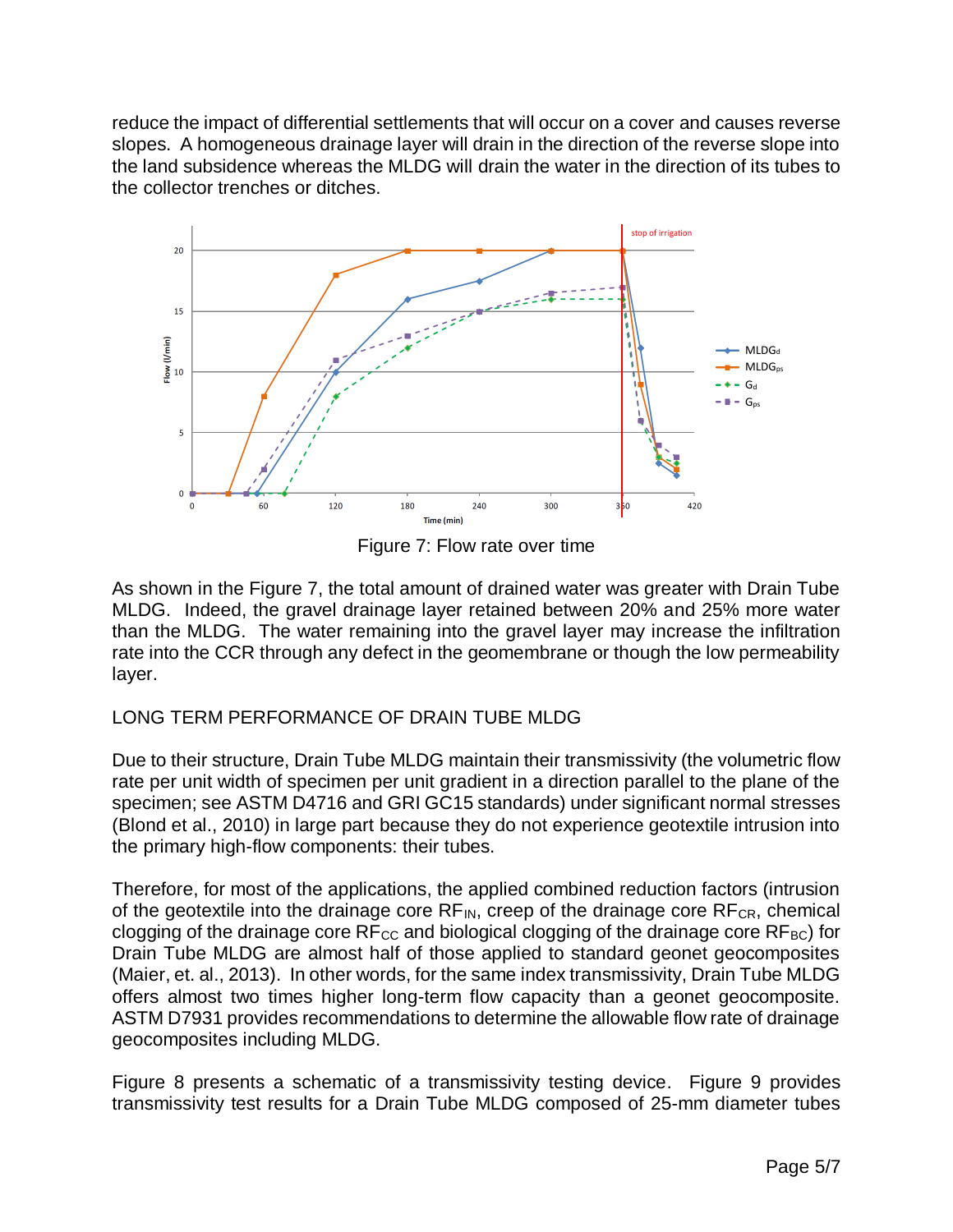placed every 250 mm (10 in.) width of product, after 1,000 hours under 2,500 kPa (50,000 psf).





Figure 8: Transmissivity test device Figure 9: Transmissivity test results

The performance of a Drain Tube MLDG has been investigated in a waste cover test pad located north of Montreal (Quebec) over a three-year period (Chappel, et al., 2013). The study showed that the average annual infiltration to the geocomposite was 45% of precipitation. The capillary break formed by the pore size and texture differences between the topsoil and the geotextile held water in the topsoil and evapotranspiration eliminated most of the infiltration through the cover system during summer time. The Drain Tube MLDG performed as designed (calculated maximum rate of infiltration was 7.5 $x10^{-7}$  m/s) when required to drain water from fall to spring, during periods when the cover system was not frozen. They suggested that the local rate of evapotranspiration should be considered when designing a cover system to understand the volume and time periods when a drainage geocomposite is utilized. This would help to optimize costs and materials while designing the cover system.

#### CONCLUSIONS

The use of a Drain Tube MLDG in CCP Landfill and Impoundment closures as drainage layer decreases the time the water is in contact with the underlying impermeable layer and reduces water retention in the drainage layer. These benefits should be taken into consideration, especially for mild slopes and when the underlying impermeable layer is made of soil.

The directional drainage characteristic of the product reduces the impact of differential settlements of the cover over time compared to a homogeneous drainage layer.

Also, by using Drain Tube MLDG it is possible to reduce the reduction factors associated to the drainage core (i.e., reduction factor for intrusion of the geotextile in the drainage core  $RF_{IN}$ , and reduction factor for creep  $RF_{CR}$ ). Both reduction factors can be taken equal to 1.0. This leads to a cost reduction and a higher factor of safety for the drainage layer.